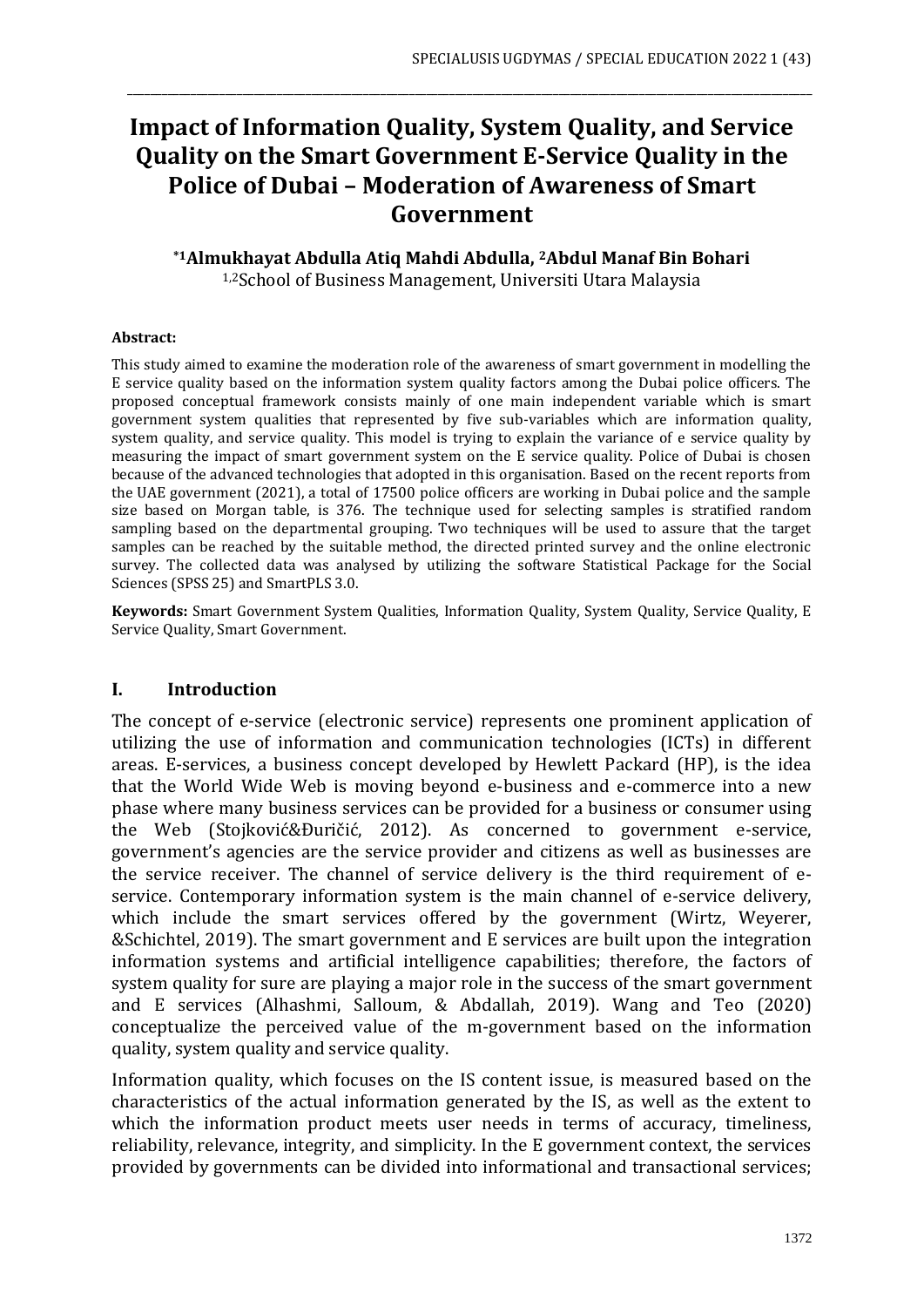moreover, information services are key to governmental IS, as access to information is the most common reason why citizens use an e-government website (Wang & Teo, 2020). This variable is increasingly important because today's primary economic activity is the provision of services rather than the production of goods, meaning that services are becoming more important than in previous decades. E government can be considered as an innovation that confers many advantages (mobility and localizability), which means that it conveys more value. For example, mobility is regarded as the most important technological trait of m-government (Wang, 2014), as it enables access to E government without time and distance limitations and can also provide time-critical services (such as mobile communication and mobile information searching) (Obedait et al., 2019).

\_\_\_\_\_\_\_\_\_\_\_\_\_\_\_\_\_\_\_\_\_\_\_\_\_\_\_\_\_\_\_\_\_\_\_\_\_\_\_\_\_\_\_\_\_\_\_\_\_\_\_\_\_\_\_\_\_\_\_\_\_\_\_\_\_\_\_\_\_\_\_\_\_\_\_\_\_\_\_\_\_\_\_\_\_\_\_\_\_\_\_\_\_\_\_\_\_\_\_\_\_\_\_\_\_\_\_\_\_\_\_\_\_\_\_\_\_\_\_

The United Arab Emirates has been using and developing Smart Government for many years; however, in the last few years, the government is taking the first steps in changing the services provided by Smart Government. In 2013, His Highness Sheikh Mohammed bin Rashid Al Maktoum said, "we have to work hard to make the people satisfied with the services of the government; as the government starts to apply Smart Government, the UAE government must think creatively". In general, the people in the UAE and Gulf countries are open to the use of social network services. They view Smart Government as a benefit because they can accomplish their tasks online without having to leave home (Al-Jenaibi, 2016). The global efforts to acquire smart government are on the increase, but not all smart government programs around the world are successful, most notably in the developing countries (Manoharan, Ingrams, Kang, & Zhao, 2021). Smart Government initiatives have been launched to provide services to citizens by means of the Internet with different level of success (Jasimuddin et al., 2017). Due to this, the interactions between end-users and the public sector, in terms of lifestyles as well as business transactions have been changed (Almuraqab, Jasimuddin, & Mansoor, 2021).

Despite the large number of smart-government initiatives which have been launched in many parts of the world, the adoption of the smart government is not mapped with the ratio of smart technology diffusion especially in the developing countries (Almuraqab et al., 2021). In the domain of E government and smart services, it is noticed that the studies in the developed countries is much more than the studies in the developing countries (Dias, 2020). For instance, Almaiah&Nasereddin (2020) stated that "Future research could include other independent predictors such as trust, culture, and perceived awareness, and would provide a deeper insight into e-government service use"; and Glyptis et al. (2020) conducted a qualitative study to explore the project managers perspective for the E-government success initiatives; the results stated that while the information system design is essential, the employees' perceptions and knowledge is important and future studies have to empirically examined this factor. United Arab Emirate has faced rapid development in the last 40 years following the formation of the country from seven emirates. The smart government in UAE is mainly relying on the provision of ICT (Almuraqab&Jasimuddin, 2017). The UAE was ranked ninth in the Institute for Management Development IMD World Competitiveness Yearbook 2020. It is the only Arab country to have maintained its position among the top 10 competitive countries for 4 years in a row. The UAE was ranked 3rd in government efficiency, 4th in economic performance and 7th in business efficiency. The 3rd position in the government efficient is related to the smart government benchmarks (www.imd.org, 2021).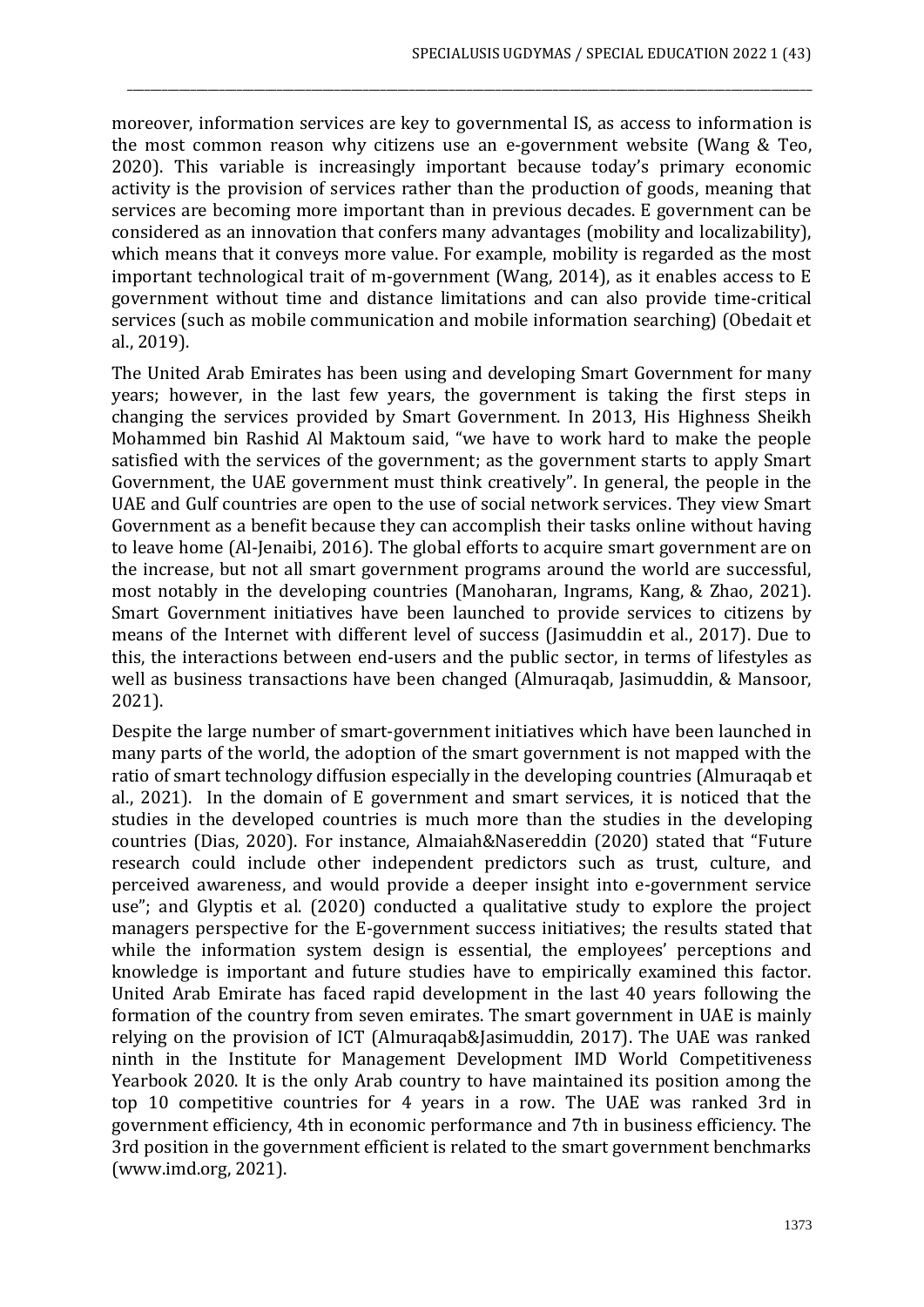#### **II. Literature Review**

## *A. Conceptual Framework*

The research framework of this particular study has determinates of in smart government system qualities such as (information quality, system quality, and service quality) as independent variables that have a direct impact to E service quality while awareness of smart government as moderation (As seen in Figure 1).

\_\_\_\_\_\_\_\_\_\_\_\_\_\_\_\_\_\_\_\_\_\_\_\_\_\_\_\_\_\_\_\_\_\_\_\_\_\_\_\_\_\_\_\_\_\_\_\_\_\_\_\_\_\_\_\_\_\_\_\_\_\_\_\_\_\_\_\_\_\_\_\_\_\_\_\_\_\_\_\_\_\_\_\_\_\_\_\_\_\_\_\_\_\_\_\_\_\_\_\_\_\_\_\_\_\_\_\_\_\_\_\_\_\_\_\_\_\_\_



Figure 1: Research Framework

## *B. Relationship between information quality and E service quality*

The most developed post-industrial societies live by information, and information and communication technologies keep them oxygenated (Veloso et al., 2020). So, the better the quality of the information exchanged, the more likely such societies and their members may prosper (Kaya et al., 2019). So, it required the Office of Management and Budget "to promulgate guidance to agencies ensuring the quality (Akdere et al., 2020), objectivity (Hong et al., 2020), utility (Ali et al., 2021), and integrity of information (including statistical information) disseminated by Federal agencies" (Lee et al., 2019). Lacking a clear and precise understanding of information quality properties causes costly errors (Monno et al., 2018), confusion (Adimalla&Taloor, 2020), impasse, dangerous risks and missed opportunities (Pasika&Gandla, 2020). Part of the difficulty lies in constructing the right conceptual and technical framework necessary to analyze and evaluate them (Chowdury et al., 2019). However, such results have had limited impact also because research concerning information quality has failed to combine and cross-fertilise theory and practice (Joanna et al., 2020).Furthermore, insufficient work has been done to promote the value-adding synthesis of academic findings and technological know-how (McGuire et al., 2018). Information quality helps the organizations to perform better and provide a better service and this affects E service quality among the Police of Dubai – UAE (Wamba et al., 2019). Theoretically; Information system success model suggests that a better information quality will help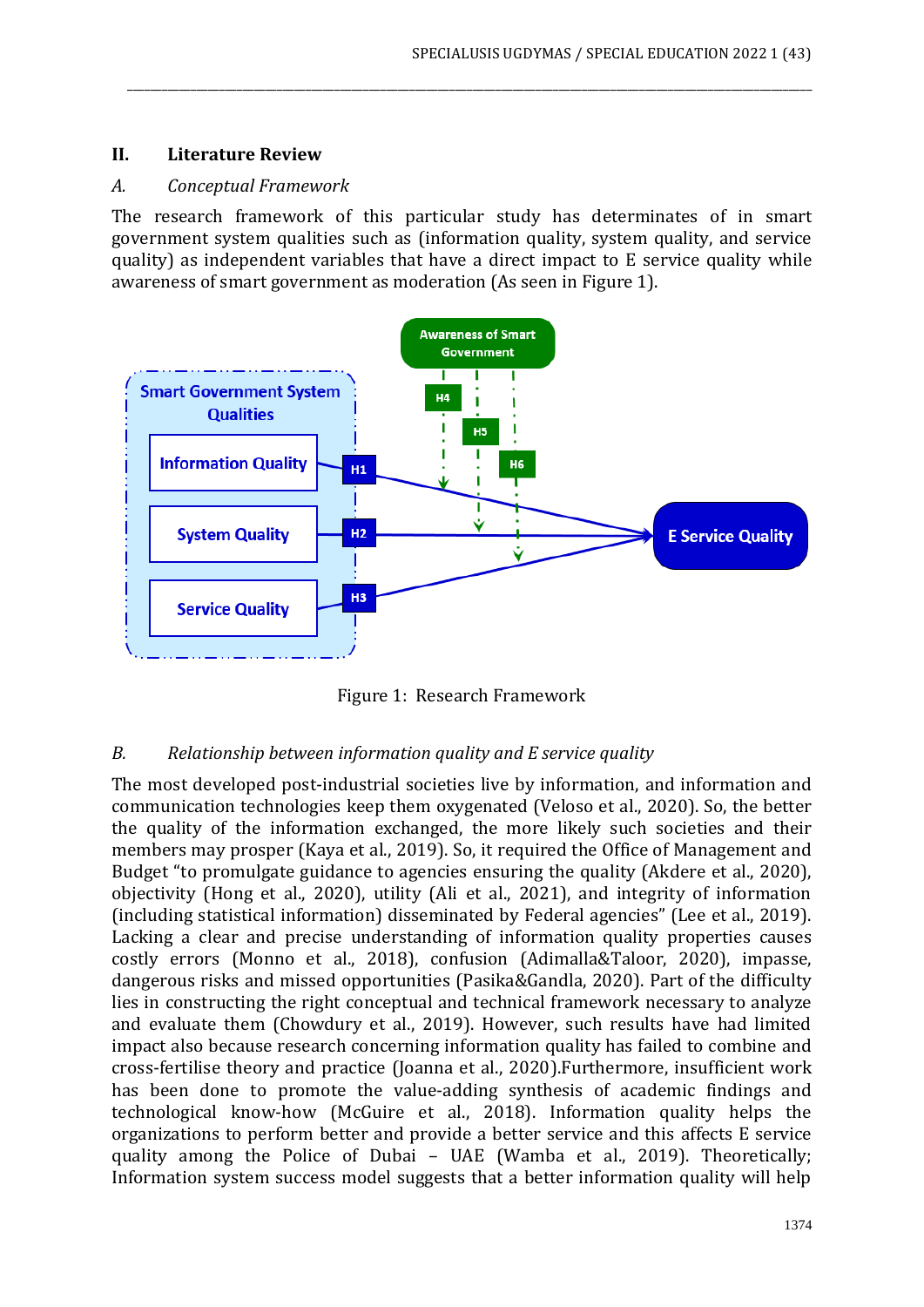provide a vital information to act a react fast in any situation (Cao & Deng, 2019). Studies have shown that there is a significant direct relationship between information quality and E service quality among the Police of Dubai – UAE (Aydiner et al., 2019).

\_\_\_\_\_\_\_\_\_\_\_\_\_\_\_\_\_\_\_\_\_\_\_\_\_\_\_\_\_\_\_\_\_\_\_\_\_\_\_\_\_\_\_\_\_\_\_\_\_\_\_\_\_\_\_\_\_\_\_\_\_\_\_\_\_\_\_\_\_\_\_\_\_\_\_\_\_\_\_\_\_\_\_\_\_\_\_\_\_\_\_\_\_\_\_\_\_\_\_\_\_\_\_\_\_\_\_\_\_\_\_\_\_\_\_\_\_\_\_

• Hypothesis 1: Information quality has a significant positive influence on the E service quality among the Police of Dubai – UAE.

## *C. Relationship between system quality and E service quality*

There is no doubt that a good system in the organizations will produce good information and this information will effect on the organization as a whole (Alghawi et al., 2019). According to Glybovets& Mohammad, (2017) system quality and information quality are measures of information systems quality (Chatfield & Reddick, 2019). The system quality represents the quality of information processing itself, which is characterized by employment of state-ofthe-art technology (Wirtz et al., 2019), a system offering key functions and features , and software that is user friendly (Bordne et al., 2020), easy to learn (Morales-Sánchez et al., 2020), and easily maintainable (Perry et al., 2019). Information quality (Halim, 2019), a concept that is related to the quality of information system outputs, can be described in terms of outputs that are useful for business users, relevant for decision making and easy-to-understand (representing IS quality as value) as well as outputs that meet users' information specifications (representing IS quality as conformance to specification) (Johnson et al., 2020). Information quality has become a critical concern of organizations and an active area of information systems research (Mondal et al., 2019). Therefore, it is important to any organization to attention on the system quality to the improve the quality of information produced as well as the improvement of the organizational performance of the organization (Cho et al., 2020). System quality increases the efficiency and effectivity of the organizations operations and this affects E service quality among the Police of Dubai – UAE (Liu et al., 2018). Theoretically; Information system success model suggests that a better System quality will help improving the overall organization performance (Patel et al., 2020). Studies have shown that there is a significant direct relationship between System quality and E service quality among the Police of Dubai – UAE (Marliyah et al., 2021).

• Hypothesis 2: System quality has a significant positive influence on the E service quality among the Police of Dubai – UAE.

#### *D. Relationship between service quality and E service quality*

The term Service Quality is an association of two different words; service" and quality (D. Li et al., 2019). Service means "any activity or benefit that one party can offer to another that is essentially intangible and does not result in the ownership of anything" (Min, 2021). Service quality means the ability of a service provider to satisfy customer in an efficient manner through which he can better the performance of business. In the service sector too "quality" is an important element for the success of business (Al-Haddad et al., 2019). It is because of the realization of its positive link with profits (Jawabreh, 2019), increased market share, customer satisfaction (Mehri et al., 2018). Several earlier studies and authors pointed out that quality concept in service is different from the concept prevalent in the goods sector (von Lucke, 2017). The reasons for such a treatment are inherent features of services like intangibility, inseparability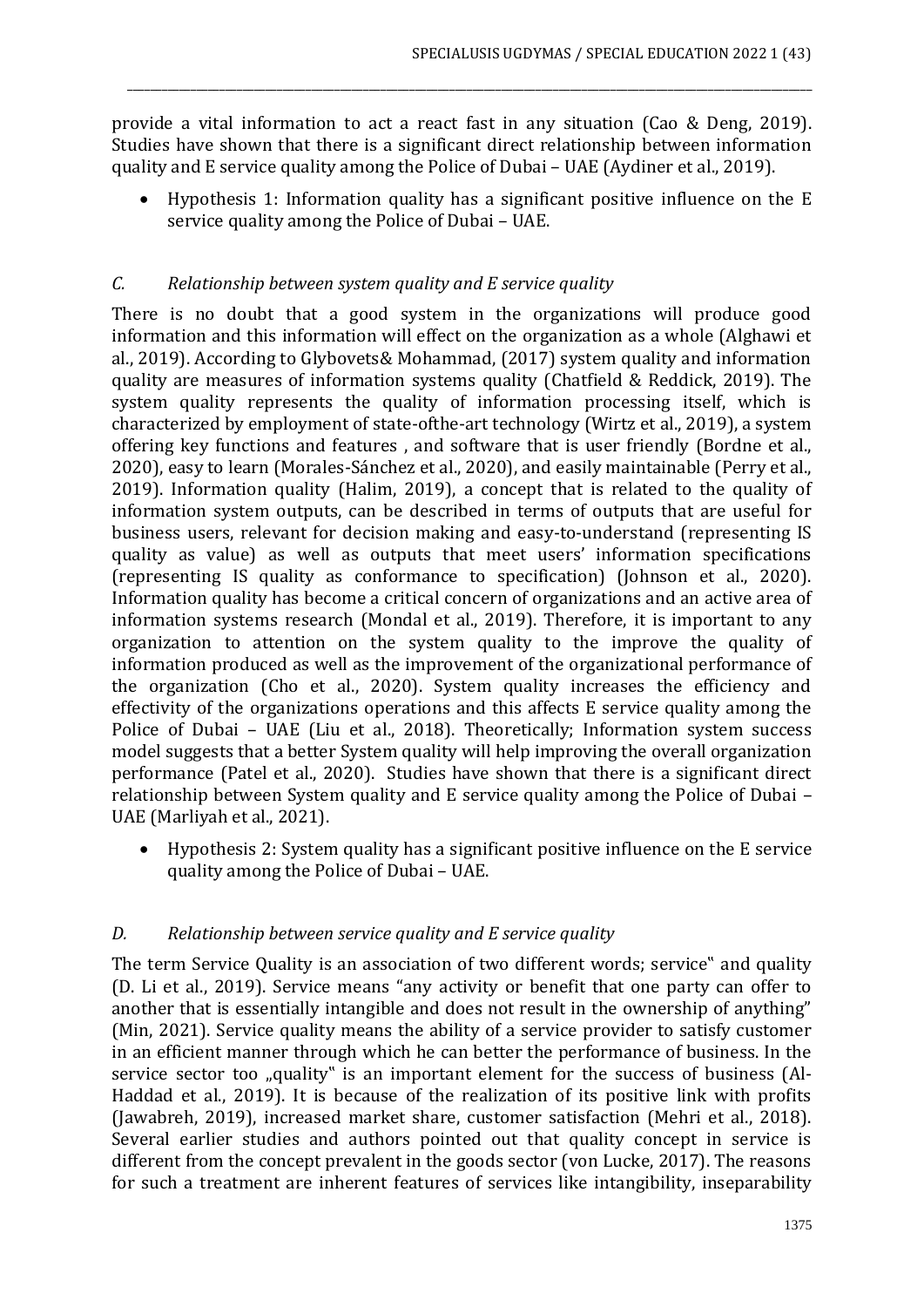from the provider, heterogeneous. Hence there is a distinct frame work for quality explication and measurement (Khalili et al., 2019).Service quality increases the efficiency and effectivity of the organizations operations and this affects E service quality among the Police of Dubai – UAE (Alonaizi& Manuel, 2021). Theoretically; Information system success model suggests that a better service quality will help improving the overall organization performance (Albreiki&Bhaumik, 2019). Studies have shown that there is a significant direct relationship between service quality and E service quality among the Police of Dubai – UAE (Choenni et al., 2020).

\_\_\_\_\_\_\_\_\_\_\_\_\_\_\_\_\_\_\_\_\_\_\_\_\_\_\_\_\_\_\_\_\_\_\_\_\_\_\_\_\_\_\_\_\_\_\_\_\_\_\_\_\_\_\_\_\_\_\_\_\_\_\_\_\_\_\_\_\_\_\_\_\_\_\_\_\_\_\_\_\_\_\_\_\_\_\_\_\_\_\_\_\_\_\_\_\_\_\_\_\_\_\_\_\_\_\_\_\_\_\_\_\_\_\_\_\_\_\_

• Hypothesis 3: Service quality has a significant positive influence on the E service quality among the Police of Dubai – UAE.

## *E. Relationship between smart government system qualities and E service quality*

Digitalization is crucial if public administration is to thoroughly modernize. Sophisticated technologies such as the internet of things (IoT) (von Lucke, 2019), sensor systems, big data analytics, and artificial intelligence (AI) have become increasingly important (Schedler&Demaj, 2017). Many digital initiatives that use these technologies in the public sector are launched under the umbrella term smart government (Alonaizi& Manuel, 2021), with the purpose of establishing new service delivery models by connecting and integrating physical (Albreiki&Bhaumik, 2019), digital, public, and private environments (Gil-Garcia, 2012). These approaches go one important step further than past digitalization endeavors, asking how the relationship between public administration and its stakeholders could be rethought by using new technologies (Bright & Margetts, 2016). Terms such as Virtual State (Fountain, 2001) or NetState (Lawson, 1998) refer to this phenomenon (Choenni et al., 2020). With the emergence of portable devices and the widespread availability of broadband wireless networks (Alghawi et al., 2019), the era of m-government has transferred such a "going online" of government from desktops to mobile device screens, without changing any other process parameters or service logics (Albesher& Stone, 2016). In contrast to egovernment and government (Lemke et al., 2019), smart government not only wants to digitalize processes, but to fundamentally rethink the way government works. While egovernment and m-government are forerunners of smart government (AlEnezi et al., 2018), open government initiatives are a precondition for it (Jimenez et al., 2014). The smart government system qualities have a moderation interaction on the relationship towards e service quality from smart government system qualities (Althammer et al., 2019).

- Hypothesis 4: Awareness of smart government moderates the relationship between information quality and E service quality among the Police of Dubai – UAE.
- Hypothesis 5: Awareness of smart government moderates the relationship between system quality and E service quality among the Police of Dubai – UAE.
- Hypothesis 6: Awareness of smart government moderates the relationship between service quality and E service quality among the Police of Dubai – UAE.

#### **III. Methodology**

The target population refers to the entire group of individuals to which researchers are interested in generalizing the conclusions. Whereas, the accessible population refers to the population of study which the researchers can apply their conclusions and draw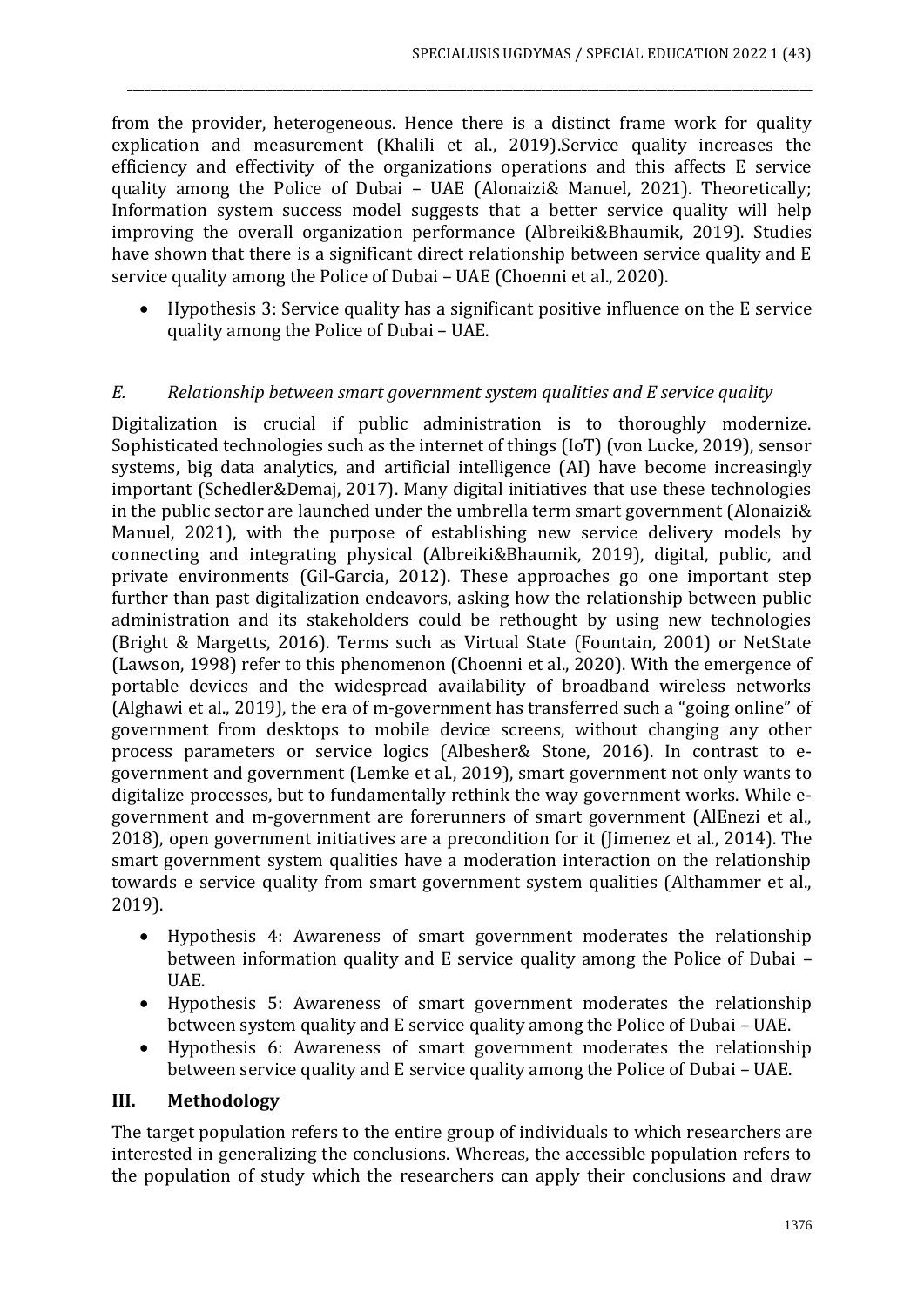their sample size. the target population for this study is the entire staffs of the police force in Dubai. Police of Dubai is chosen because of the advanced technologies that adopted in this organisation; besides, to the possible differences in the technology adoption compared to another emirate such as Ajman. In addition, Dubai police is chosen due to their strong commitment to the year 2030 ambition to have 25% of the force consist of robotic officers and to operate a smart police station that won't require human employees. The Dubai police force has three major departments which are a department of general operation, department of artificial intelligence, and department of a criminal investigation. Based on the recent reports from the UAE government (2021), a total of 17500 police officers are working in Dubai police and the sample size based on Morgan table, is 376. The unit of analysis is the individual staffs of UAE police force. The study ensures that necessary precautions will be taken into consideration to acquire the needed data and information and adequate response will be achieved for this study. The instrument used for collecting the primary data is a set of structured self-administered questionnaire, which is adapted from multiple previous studies Information Quality (Sausi, Kitali, &Mtebe, 2021), System Quality (Sausi et al., 2021), Service Quality (Sausi et al., 2021), Awareness of Smart Government (Alawneh, Al-Refai, &Batiha, 2013), E Service Quality (Alawneh et al., 2013). The main software package is SmartPLS 3.0; however, the SPSS software package is used in the early stage of data analysis for data cleaning, frequency analysis, and descriptive statistics. In this study, data will be analysed by using Partial Least Squares Structural Equation Modelling (PLS SEM) technique, which will be conducted by the Smart PLS 3.0 software package. Researchers are using the PLS SEM method in order to measure the estimation that relates to the relationship in the field of path models involving latent constructs. There are two stages in the PLS SEM analysis, namely measurement model and structural model. In the structural model, reliability and validity of the data are measured; and in the measurement model, relationships and hypotheses testing are measures.

\_\_\_\_\_\_\_\_\_\_\_\_\_\_\_\_\_\_\_\_\_\_\_\_\_\_\_\_\_\_\_\_\_\_\_\_\_\_\_\_\_\_\_\_\_\_\_\_\_\_\_\_\_\_\_\_\_\_\_\_\_\_\_\_\_\_\_\_\_\_\_\_\_\_\_\_\_\_\_\_\_\_\_\_\_\_\_\_\_\_\_\_\_\_\_\_\_\_\_\_\_\_\_\_\_\_\_\_\_\_\_\_\_\_\_\_\_\_\_

## **IV. Findings**

#### *A. Validity and Reliability of Constructs*

Outer loading and cross loading for every item is estimated to test it with its associated variable. Every item must have sufficient loading within its associated variable. Any loading above the threshold of 0.708 is sufficient and any loading below the threshold of 0.4 is inadequate. Any measure between 0.4 and 0.7 is suspected and can be deleted or kept based on the unique conditions for every study (Hair Jr et al., 2016; Hulland, 1999). Cross Loading, scale is used to assure that for every item, its loading within the associated construct is higher than any other loading in the remaining constructs (Hair Jr et al., 2016; Hulland, 1999). The proposed design model with all the items have proper loading above 0.708 except five items, which are labelled as ASG6, ESQ1, FQ6, IQ4, and SQ1, which belongs to five different variables. The weak items were deleted and all the loading after that are at proper loading situation. For composite reliability, all the values are within the range between 0.900 and 0.946, which shows an adequate internal consistency. For Cronbach's Alpha reliability, the valued are ranged from 0.870 to 0.935, which shows adequate level of internal consistency. For composite reliability, all the values are within the range between 0.900 and 0.946, which shows an adequate internal consistency. For Cronbach's Alpha reliability, the valued are ranged from 0.870 to 0.935, which shows adequate level of internal consistency.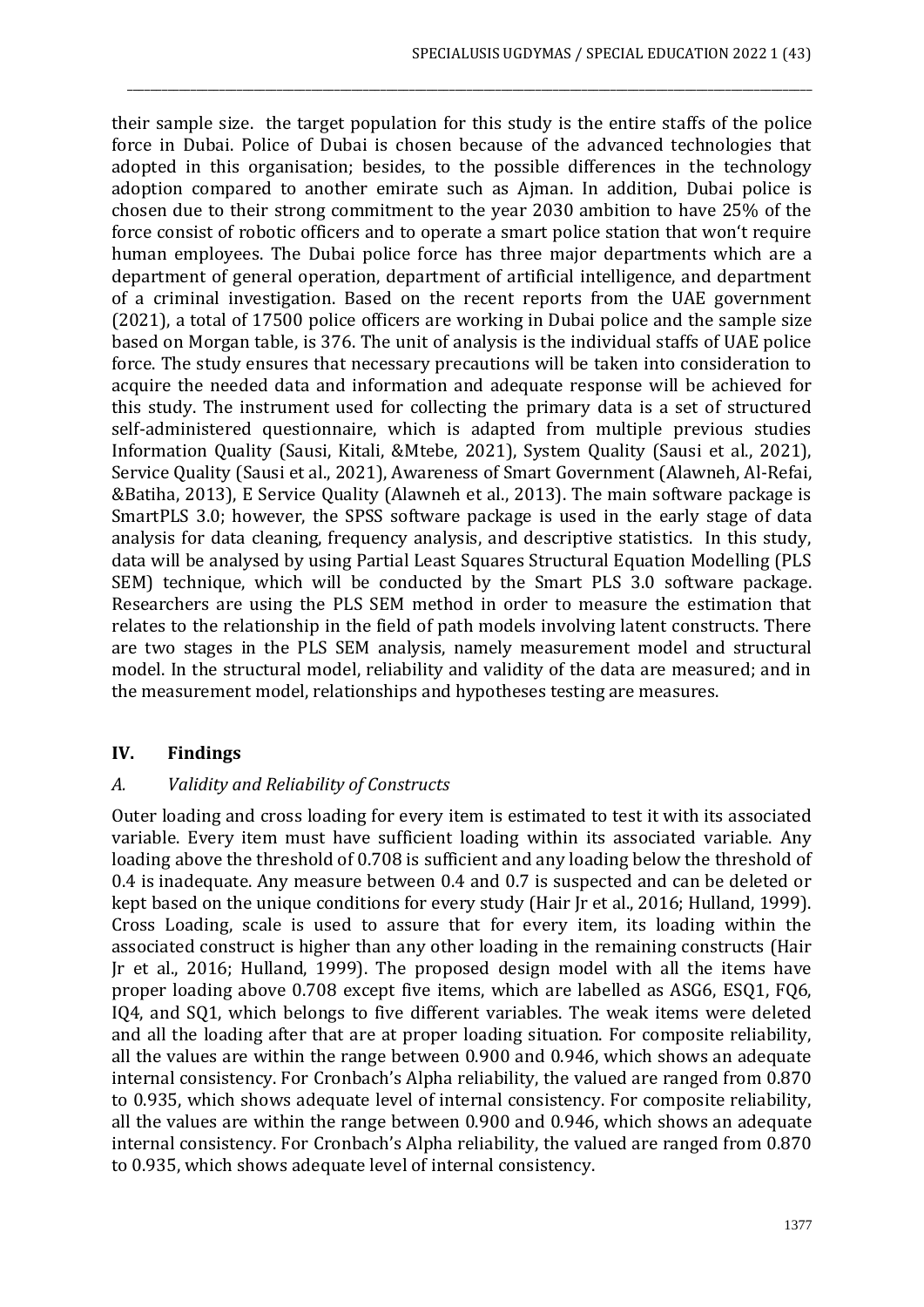| construct                 | Item             | Loading     | AVE   | Cronbach's<br>alpha |  |  |
|---------------------------|------------------|-------------|-------|---------------------|--|--|
|                           | IQ1              | 0.878       |       |                     |  |  |
|                           | IQ <sub>2</sub>  | 0.859       |       |                     |  |  |
|                           | IQ3              | 0.756       | 0.907 | 0.870               |  |  |
| Information quality (IQ)  | IQ4              | X           |       |                     |  |  |
|                           | IQ5              | 0.794       |       |                     |  |  |
|                           | IQ6              | 0.768       |       |                     |  |  |
|                           | SQ1              | $\mathbf X$ |       |                     |  |  |
|                           | SQ <sub>2</sub>  | 0.887       |       |                     |  |  |
| System quality (SQ)       | SQ <sub>3</sub>  | 0.917       | 0.921 | 0.891               |  |  |
|                           | SQ4              | 0.881       |       |                     |  |  |
|                           | SQ <sub>5</sub>  | 0.751       |       |                     |  |  |
|                           | SQ <sub>6</sub>  | 0.733       |       |                     |  |  |
|                           | VQ1              | 0.756       |       |                     |  |  |
|                           | VQ <sub>2</sub>  | 0.856       |       |                     |  |  |
| Service quality (VQ)      | VQ3              | 0.777       | 0.900 | 0.866               |  |  |
|                           | VQ4              | 0.802       |       |                     |  |  |
|                           | VQ5              | 0.736       |       |                     |  |  |
|                           | VQ6              | 0.713       |       |                     |  |  |
|                           | ESQ1             | X           |       |                     |  |  |
|                           | ESQ <sub>2</sub> | 0.721       |       | 0.935               |  |  |
|                           | ESQ <sub>3</sub> | 0.715       |       |                     |  |  |
|                           | ESQ4             | 0.901       |       |                     |  |  |
| E service quality (ESQ)   | ESQ <sub>5</sub> | 0.903       | 0.946 |                     |  |  |
|                           | ESQ6             | 0.876       |       |                     |  |  |
|                           | ESQ7             | 0.840       |       |                     |  |  |
|                           | ESQ8             | 0.785       |       |                     |  |  |
|                           | ESQ9             | 0.781       |       |                     |  |  |
|                           | ESQ10            | 0.781       |       |                     |  |  |
|                           | ASG1             | 0.719       |       |                     |  |  |
|                           | ASG2             | 0.915       |       | 0.877               |  |  |
| <b>Awareness of Smart</b> | ASG3             | 0.826       | 0.912 |                     |  |  |
| Government (ASG)          | ASG4             | 0.827       |       |                     |  |  |
|                           | ASG5             | 0.808       |       |                     |  |  |
|                           | ASG6             | $\mathbf X$ |       |                     |  |  |

Table 1: Constructs Reliability and Validity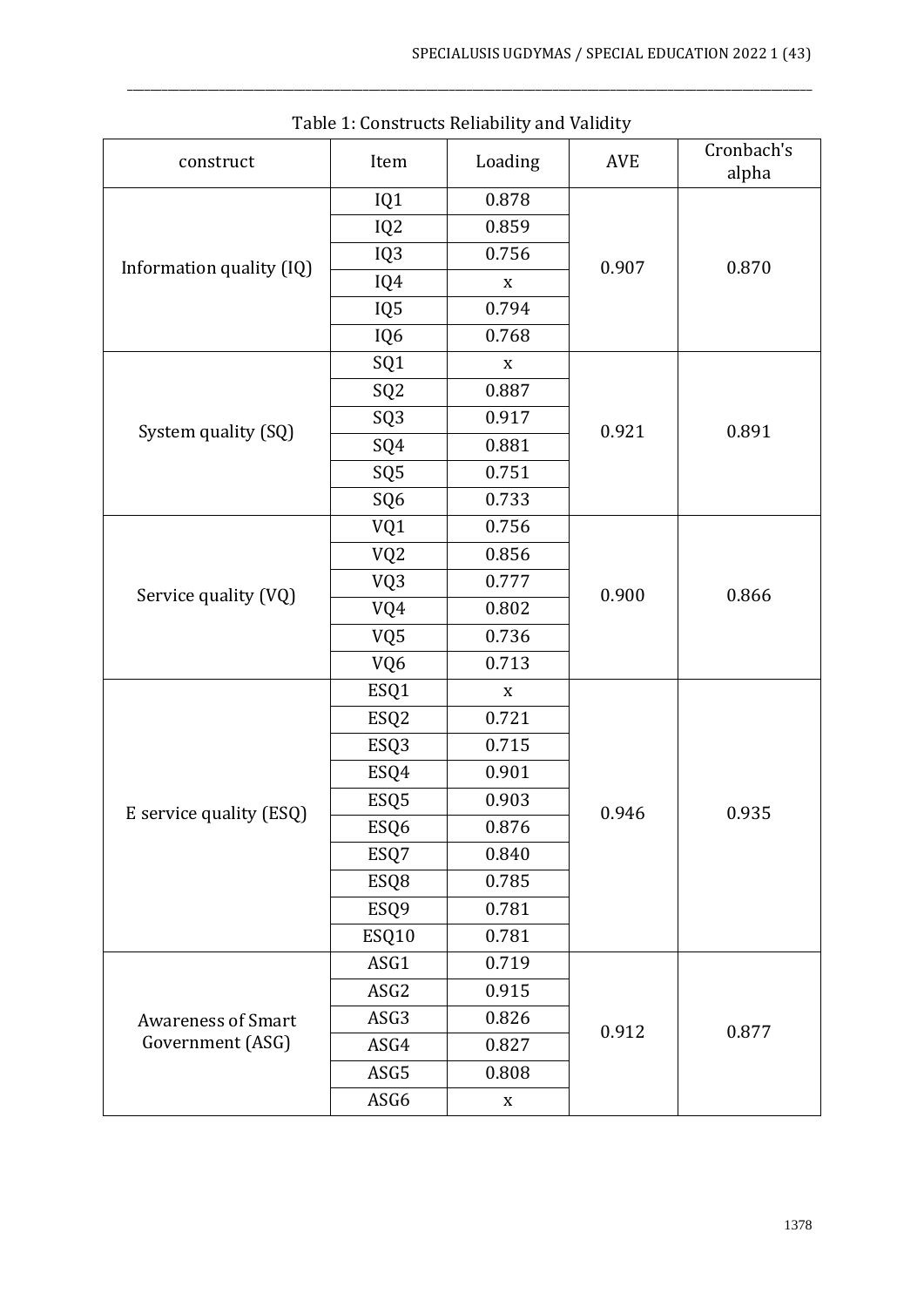The Fornell&Larcker criterion matrix. The matrix is a refined matrix of the latent variable's correlations. The highest value detected here is SQ0.837, which is for the variable effectiveness of internal control. The lowest value assigned in the table is for the variable information and communication with a value of VQ0.775. Table 2 shows the results, in which all diagonal scores are higher than other scores in the same row and column; therefore discriminant validity is achieved.

\_\_\_\_\_\_\_\_\_\_\_\_\_\_\_\_\_\_\_\_\_\_\_\_\_\_\_\_\_\_\_\_\_\_\_\_\_\_\_\_\_\_\_\_\_\_\_\_\_\_\_\_\_\_\_\_\_\_\_\_\_\_\_\_\_\_\_\_\_\_\_\_\_\_\_\_\_\_\_\_\_\_\_\_\_\_\_\_\_\_\_\_\_\_\_\_\_\_\_\_\_\_\_\_\_\_\_\_\_\_\_\_\_\_\_\_\_\_\_

|                                     | IQ    | SQ    | VQ    | ASG   | ESQ   |
|-------------------------------------|-------|-------|-------|-------|-------|
| Information quality (IQ)            | 0.813 |       |       |       |       |
| System quality (SQ)                 | 0.373 | 0.837 |       |       |       |
| Service quality (VQ)                | 0.362 | 0.467 | 0.775 |       |       |
| Awareness of smart government (ASG) | 0.348 | 0.458 | 0.449 | 0.821 |       |
| E service quality (ESQ)             | 0.631 | 0.596 | 0.487 | 0.522 | 0.814 |

Table 2: Discriminant validity – Fornell-LarckerCriterion

# *B. Relationships Examinations and Discussions*

Results of the main dependent variable, E service quality (ESQ), illustrate a moderate predictive power and a large predictive relevance. The related R square value is 0.631 (a power of 63.1%) and the related Q square is 0.415 (a relevance of 45.1%). The prediction constructs (information quality, system quality, service quality, and awareness of smart government) can explain 63.1% of the variance in the dependent variable, E service quality (ESQ).

Table 3: Predictive Power and Predictive Relevance of Proposed Model

|                   | Predictive Power |          | Predictive Relevance |        |  |
|-------------------|------------------|----------|----------------------|--------|--|
|                   | R Square         | Status   | Q Square             | Status |  |
| E service quality | 0.631            | moderate | 0.415                | Large  |  |

The T statistics estimates of the research designed model and the path coefficient assessment with the values of T Statistics and Beta values for the outcome variable E service quality (ESQ). All the three antecedents have significant relations, in which the p value scores are above 0.05 and the t statistics scores are above 1.98. The precedence for the relations based on the path coefficient value is information quality (0.351), system quality (0.222), and service quality (0.108).

| H              | Relationshi          | Path<br>Coeff | Standard<br>Deviation | T Statistics | P Value | <b>Status</b> |
|----------------|----------------------|---------------|-----------------------|--------------|---------|---------------|
| H1             | $IO \rightarrow ESO$ | 0.351         | 0.036                 | 9.852        | 0.000   | Significant   |
| H <sub>2</sub> | $SO \rightarrow ESQ$ | 0.222         | 0.047                 | 4.713        | 0.000   | Significant   |

Table 4: Path Coefficient Assessment of the Study Variables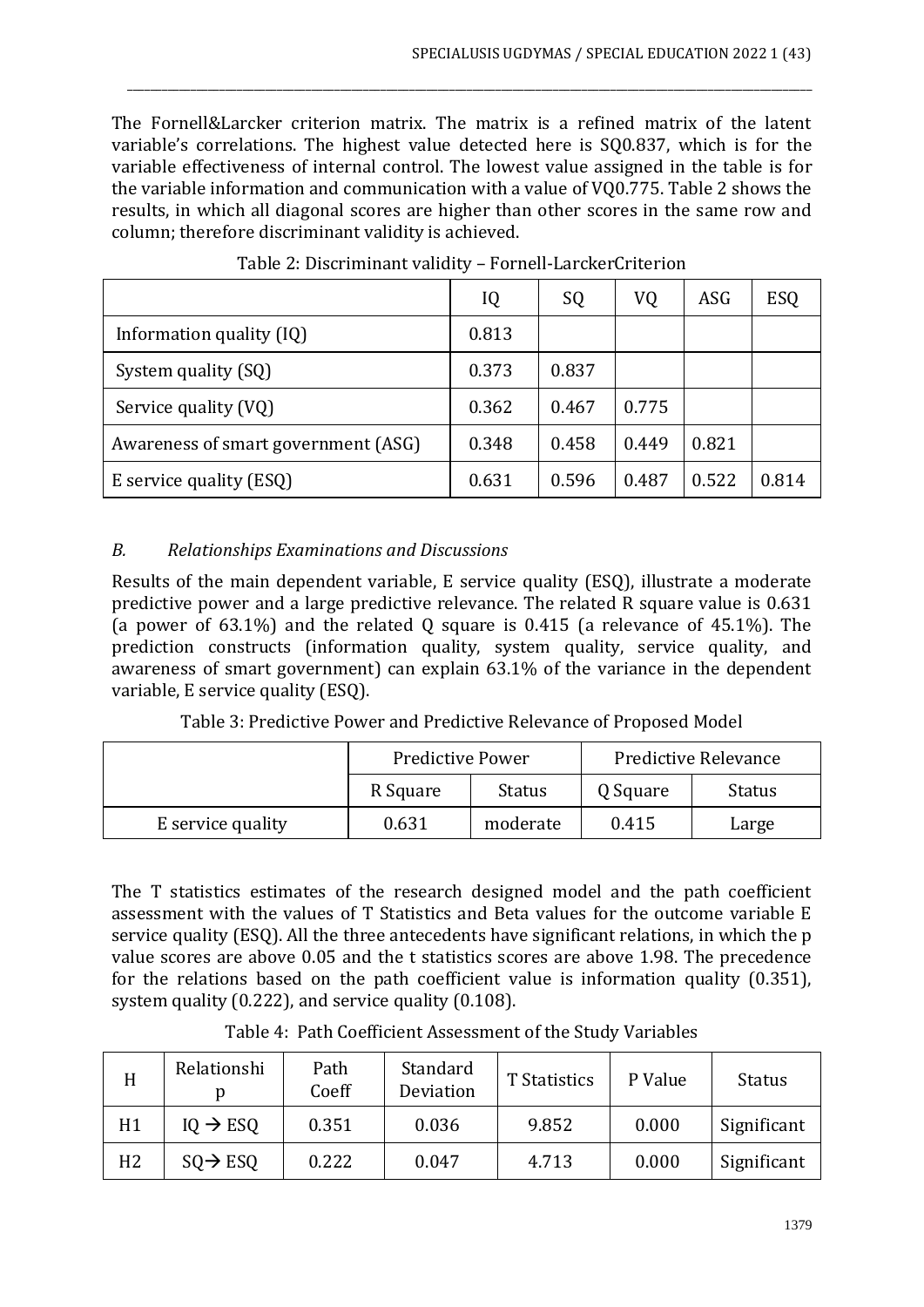| 1 T O<br>11 J | $\sim$ $\sim$<br>.<br>6 N<br>__ | 0.108 | 0.041 | <b>∕ −</b><br>$\sqrt{2}$<br>$^{\prime}$<br><br>--- | 0.008 | $\sim$<br>$\sim$<br>Significant |
|---------------|---------------------------------|-------|-------|----------------------------------------------------|-------|---------------------------------|
|---------------|---------------------------------|-------|-------|----------------------------------------------------|-------|---------------------------------|

\_\_\_\_\_\_\_\_\_\_\_\_\_\_\_\_\_\_\_\_\_\_\_\_\_\_\_\_\_\_\_\_\_\_\_\_\_\_\_\_\_\_\_\_\_\_\_\_\_\_\_\_\_\_\_\_\_\_\_\_\_\_\_\_\_\_\_\_\_\_\_\_\_\_\_\_\_\_\_\_\_\_\_\_\_\_\_\_\_\_\_\_\_\_\_\_\_\_\_\_\_\_\_\_\_\_\_\_\_\_\_\_\_\_\_\_\_\_\_

The relationship between information quality and E service quality is moderated by the awareness of smart government with a change in the path coefficient equal to 0.237; the relationship between system quality and E service quality is moderated by the awareness of smart government with a change in the path coefficient equal to 0.100 (Table 5).

| H              |                            | Path<br>Coefficient | Standard<br>Deviation | <b>Statistic</b><br>S | P<br>Values | Status             |
|----------------|----------------------------|---------------------|-----------------------|-----------------------|-------------|--------------------|
| H <sub>6</sub> | ASG $(IQ->ESQ)$            | 0.237               | 0.048                 | 4.907                 | 0.000       | Significant        |
| H7             | ASG $(SQ \rightarrow ESQ)$ | 0.100               | 0.049                 | 2.024                 | 0.044       | Significant        |
| H <sub>8</sub> | ASG $(VQ \rightarrow ESQ)$ | $-0.001$            | 0.041                 | 0.014                 | 0.989       | Non<br>Significant |

Table 5: Moderating effects of Awareness of smart government

#### **V. Contributions and Recommendations**

This study proposed a developed model with new constructs and relations. While the model was assessed successfully, but further research is needed to assess the model in different environments. One of the constraints is the limited approach of implementation, which reduces the generalization, therefore replicating the same study of the police services that offered online in other countries is recommended to get a better understanding and generalization. Another constraint is the participants' types and selection of the police offices as users of the system, which reduce the generalization, therefore replicating the same assessment in other E services and by surveying different populations such as municipals users or users in different countries, will provide different empirical results to generalize and compare the results for having the best practices. Recommendations are extended, to test the model and the instrument in other sectors or even to test whether this model can be suitable for other information systems such as the online banking. Simply, the recommendation is for testing the model in different scenarios and conditions to enhance the generalization of the theory. Findings show that the proposed model or the prediction constructs related to the variable can explain more 63% of the E service quality variance. However, the complement percentage (more than 37%) shows that some other variables maybe causing this uncovered variance. Therefore, further studies must focus in exploring, and examining additional factors, other than IS system qualities. Form the quantitative analysis, the moderation of smart government awareness show that it have no significance moderating effects on relationships, which are associated to the variables service quality. Additional explanation is recommended by interviewing experts or by providing open end questions to the users and make semantic analysis.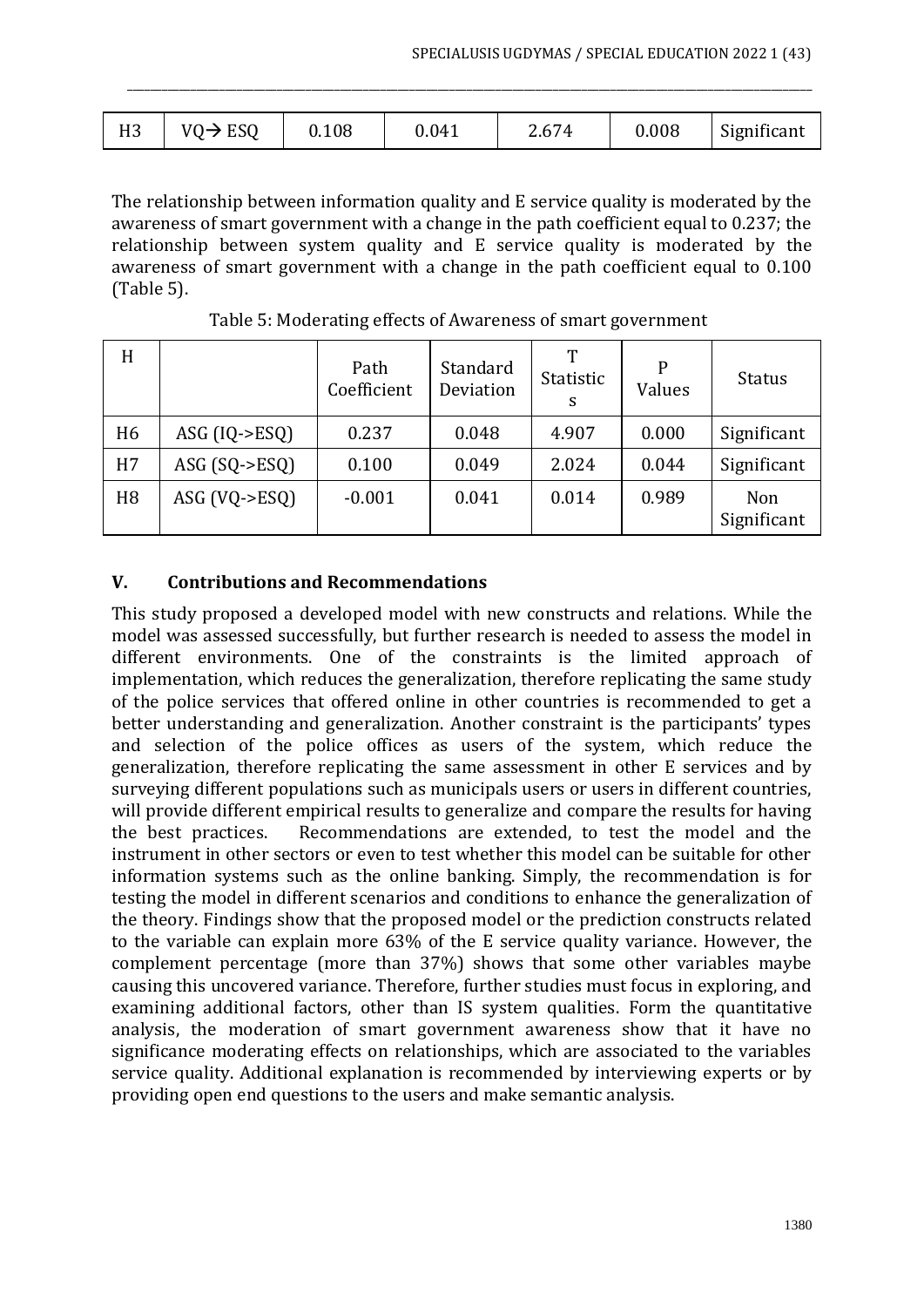#### **VI. References**

Adimalla, N., &Taloor, A. K. (2020). Hydrogeochemical investigation of groundwater quality in the hard rock terrain of South India using Geographic Information System (GIS) and groundwater quality index (GWQI) techniques. Groundwater for Sustainable Development, 10, 100288.

- Akdere, M., Top, M., &Tekingündüz, S. (2020). Examining patient perceptions of service quality in Turkish hospitals: The SERVPERF model. Total Quality Management & Business Excellence, 31(3–4), 342–352.
- Alawneh, A., Al-Refai, H., &Batiha, K. (2013). Measuring user satisfaction from e-Government services: Lessons from Jordan. Government Information Quarterly, 30(3), 277–288.
- Albesher, A. S., & Stone, R. T. (2016). Current state of m-government research: Identifying future research opportunities. International Journal of Electronic Governance, 8(2), 119-139.
- Albreiki, S., &Bhaumik, A. A. A. (2019). The Influence of Knowledge Management on the Smart Government Effectiveness: An Empirical Study in UAE. Dimension, 11, 12.
- AlEnezi, A., AlMeraj, Z., & Manuel, P. (2018). Challenges of IoT based smart-government development. 2018 21st Saudi Computer Society National Computer Conference (NCC), 1–6.
- Alghawi, K., Ameen, A., &Bhaumik, A. (2019). The role of smart government characteristics for enhancing UAE's public service quality. International Journal on Emerging Technologies, 10(1a), 1–7.
- Al-Haddad, S., Thorne, B., Ahmed, V., & Sause, W. (2019). Teaching information technology alongside business analytics: Case study. Journal of Education for Business, 94(2), 92–100.
- Alhashmi, S. F. S., Salloum, S. A., & Abdallah, S. (2019). Critical success factors for implementing artificial intelligence (AI) projects in Dubai government United Arab Emirates (UAE) health sector: Applying the extended technology acceptance model (TAM). In International Conference on Advanced Intelligent Systems and Informatics (pp. 393–405). Springer.
- Ali, B. J., Saleh, P. F., Akoi, S., Abdulrahman, A. A., Muhamed, A. S., Noori, H. N., & Anwar, G. (2021). Impact of Service Quality on the Customer Satisfaction: Case study at Online Meeting Platforms.
- Al-Jenaibi, B. (2016). Upgrading society with smart government: The use of smart services among federal offices of the UAE. International Journal of Information Systems and Social Change (IJISSC), 7(4), 20–51.
- Almaiah, M. A., &Nasereddin, Y. (2020). Factors influencing the adoption of egovernment services among UAEian citizens. Electronic Government, An International Journal, 16(3), 236–259.
- Almuraqab, N. A. S., &Jasimuddin, S. M. (2017). Factors that Influence End‑Users' Adoption of Smart Government Services in the UAE: A Conceptual Framework. Electronic Journal of Information Systems Evaluation, 20(1), pp11-23.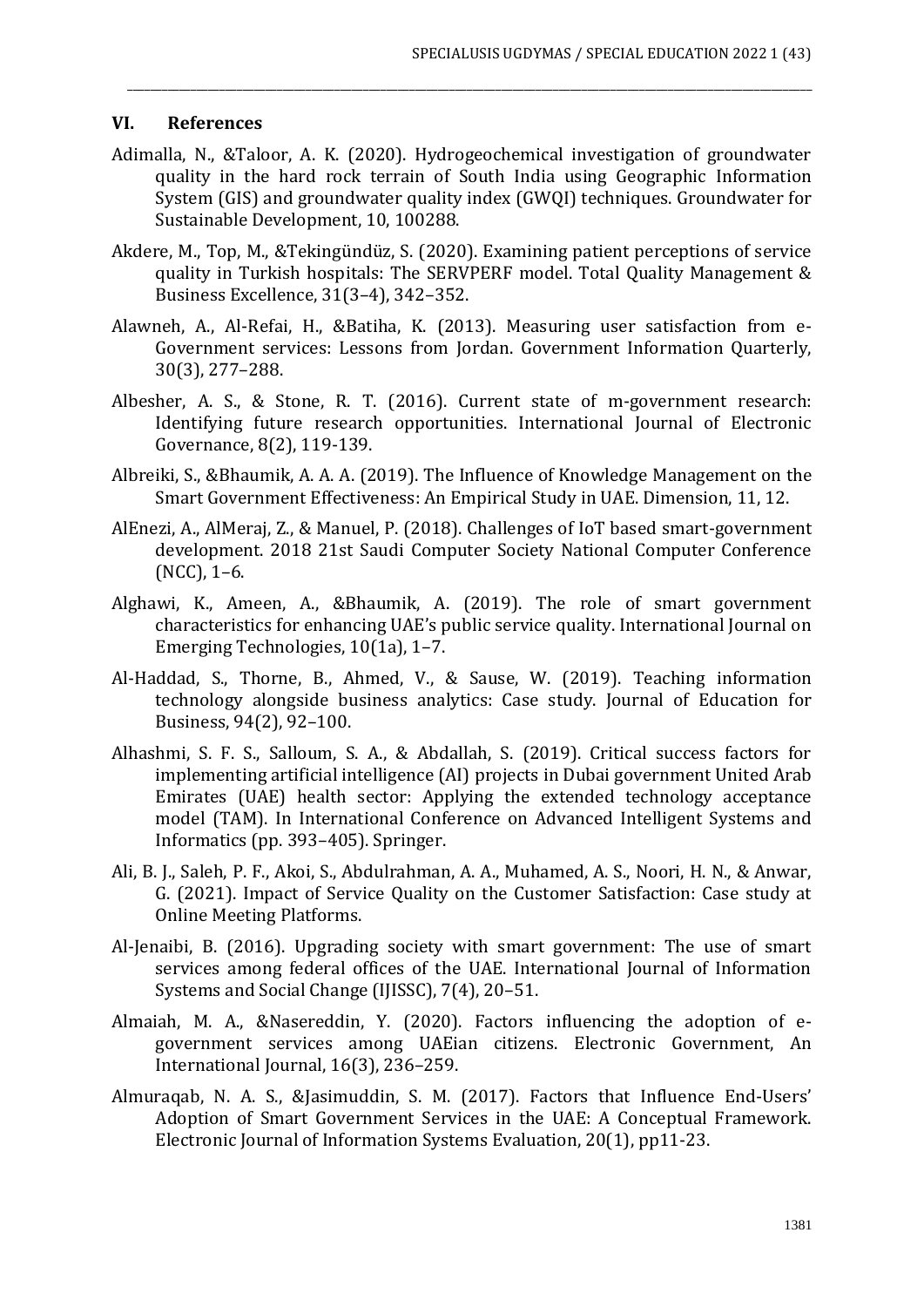Almuraqab, N. A. S., &Jasimuddin, S. M. (2017). Factors that Influence End‑Users' Adoption of Smart Government Services in the UAE: A Conceptual Framework. Electronic Journal of Information Systems Evaluation, 20(1), pp11-23.

- Almuraqab, N. A. S., Jasimuddin, S. M., & Mansoor, W. (2021). An Empirical Study of Perception of the End-User on the Acceptance of Smart Government Service in the UAE. Journal of Global Information Management (JGIM), 29(6), 1–29.
- Alonaizi, S. Y., & Manuel, P. (2021). IoT-based smart government enablers: An exploration of governments' experiments. 2021 Fifth World Conference on Smart Trends in Systems Security and Sustainability (WorldS4), 58–64.
- Althammer, M., Singh, A. V., Wimmer, T., Galazka, Z., Huebl, H., Opel, M., Gross, R., & Gupta, A. (2019). Role of interface quality for the spin Hall magnetoresistance in nickel ferrite thin films with bulk-like magnetic properties. Applied Physics Letters, 115(9), 92403.
- Aydiner, A. S., Tatoglu, E., Bayraktar, E., Zaim, S., &Delen, D. (2019). Business analytics and firm performance: The mediating role of business process performance. Journal of Business Research, 96, 228–237.
- Bordne, S., Rietz, C., Schulz, R.-J., &Zank, S. (2020). Behavioral and emotional quality of life of patients undergoing inpatient geriatric rehabilitation. Rehabilitation Psychology, 65(3), 299.
- Bright, J., & Margetts, H. (2016). Big Data and Public Policy: Can It Succeed Where E‑Participation Has Failed?. Policy & Internet, 8(3), 218-224.
- Cao, X., & Deng, Y. (2019). A new geometric mean FMEA method based on information quality. IEEE Access, 7, 95547–95554.
- Chatfield, A. T., & Reddick, C. G. (2019). A framework for Internet of Things-enabled smart government: A case of IoT cybersecurity policies and use cases in US federal government. Government Information Quarterly, 36(2), 346–357.
- Cho, J. Y., Kim, S., Nandi, R., Jang, J., Yun, H.-S., Enkhbayar, E., Kim, J. H., Lee, D.-K., Chung, C.-H., & Kim, J. (2020). Achieving over 4% efficiency for SnS/CdS thin-film solar cells by improving the heterojunction interface quality. Journal of Materials Chemistry A, 8(39), 20658–20665.
- Choenni, S., Netten, N., Bargh, M. S., & van den Braak, S. (2020). Exploiting Big Data for Smart Government: Facing the Challenges. Handbook of Smart Cities, 1–23.
- Chowdury, M. S. U., Emran, T. Bin, Ghosh, S., Pathak, A., Alam, M. M., Absar, N., Andersson, K., & Hossain, M. S. (2019). IoT based real-time river water quality monitoring system. Procedia Computer Science, 155, 161–168.
- Dias, G. P. (2020). Determinants of e-government implementation at the local level: an empirical model. Online Information Review.
- Gil-Garcia, J. R. (2012). Enacting electronic government success: An integrative study of government-wide websites, organizational capabilities, and institutions (Vol. 31). New York: Springer.
- Glybovets, A., & Mohammad, A. (2017). E-government versus smart government: UAE versus the United States. EUREKA: Social and Humanities, 3, 3–11.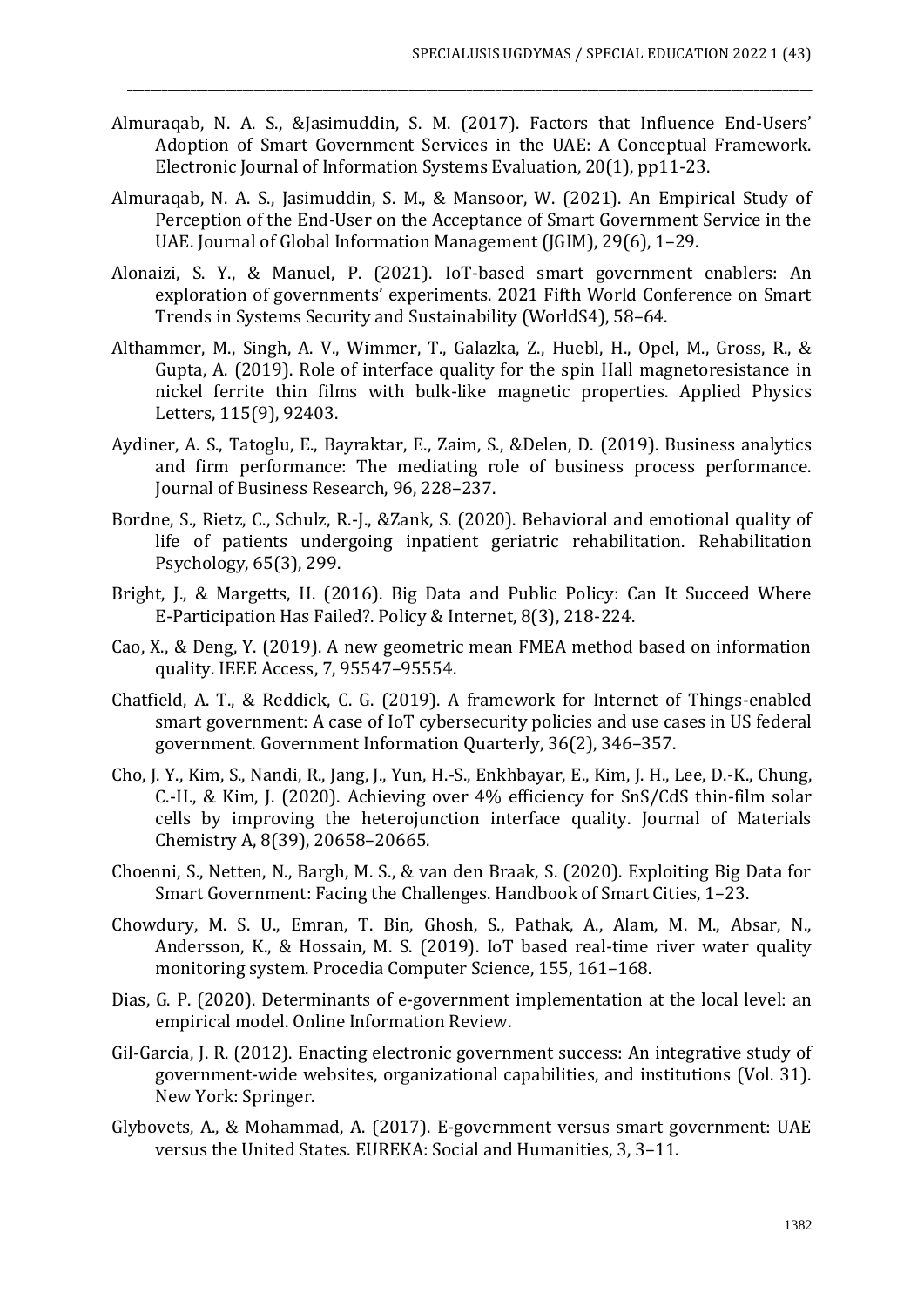Glyptis, L., Christofi, M., Vrontis, D., Del Giudice, M., Dimitriou, S., & Michael, P. (2020). E-Government implementation challenges in small countries: The project manager's perspective. Technological Forecasting and Social Change, 152, 119880.

- Hair Jr, J. F., Sarstedt, M., Matthews, L. M., &Ringle, C. M. (2016). Identifying and treating unobserved heterogeneity with FIMIX-PLS: part I–method. European Business Review.
- Halim, H. (2019). Pengaruh User Interface Quality, Information Quality, Perceived Security, Perceived Privacy, Belief, Dan Knowledge TerhadapNiatBeliBarang Di Website E-Commerce Di Indonesia. JurnalManajemenBisnis Dan Kewirausahaan, 3(2).
- Hong, S.-J., Choi, D., & Chae, J. (2020). Exploring different airport users' service quality satisfaction between service providers and air travelers. Journal of Retailing and Consumer Services, 52, 101917.
- Hulland, J. (1999). Use of partial least squares (PLS) in strategic management research: A review of four recent studies. Strategic management journal, 20(2), 195-204.
- Jiménez, G., Ongena, S., Peydró, J. L., &Saurina, J. (2014). Hazardous times for monetary policy: What do twenty‑three million bank loans say about the effects of monetary policy on credit risk‑taking?.Econometrica, 82(2), 463-505.
- Joanna, M., Marek, G., &Władysław, M. (2020). The concept of the qualitology and grey system theory application in marketing information quality cognition and assessment. Central European Journal of Operations Research, 28(2), 817–840.
- Johnson, C. F., Liddell, K., Guerri, C., Findlay, P., & Thom, A. (2020). Medicines reconciliation at the community mental health team–general practice interface: quality improvement study. BJPsych Bulletin, 44(1), 12–18.
- Kaya, B., Behravesh, E., Abubakar, A. M., Kaya, O. S., &Orús, C. (2019). The moderating role of website familiarity in the relationships between e-service quality, esatisfaction and e-loyalty. Journal of Internet Commerce, 18(4), 369–394.
- Khalili, R., Mahmoodzadeh, A., & Rashidi, M. M. (2019). Crisis Management Model in the Petroleum Firms System.
- Lee, C.-H., Zhao, X., & Lee, Y.-C. (2019). Service quality driven approach for innovative retail service system design and evaluation: A case study. Computers & Industrial Engineering, 135, 275–285.
- Li, D., Hsu, S., Purushotham, D., Sears, R. L., & Wang, T. (2019). WashU epigenome browser update 2019. Nucleic acids research, 47(W1), W158-W165.
- Liu, T., Mao, Y. G., & Peng, Y. (2018). Synthesis of Bi 2 O 3–Bi 4 V 2 O 11 heterojunctions with high interface quality for enhanced visible light photocatalysis in degradation of high-concentration phenol and MO dyes. CrystEngComm, 20(18), 2553–2561.
- Manoharan, A. P., Ingrams, A., Kang, D., & Zhao, H. (2021). Globalization and worldwide best practices in E-Government. International Journal of Public Administration, 44(6), 465–476.
- Marliyah, M., Ridwan, M., & Sari, A. K. (2021). The Effect of E-Service Quality on Satisfaction and Its Impact on Customer Loyalty of Mobile Banking Users (Case Study of Bank Syariah Mandiri KCP Belawan). Budapest International Research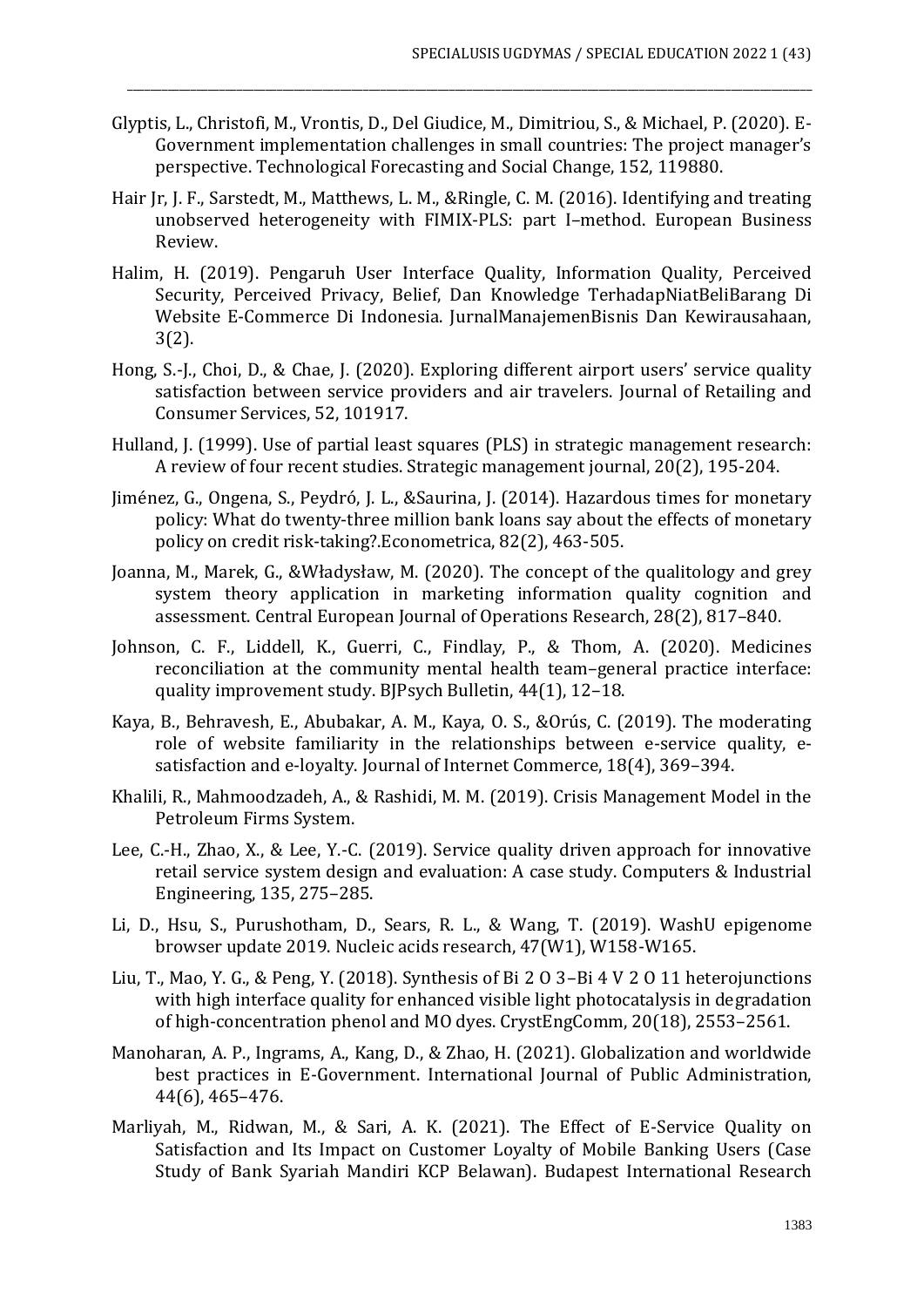and Critics Institute (BIRCI-Journal): Humanities and Social Sciences, 4(2), 2717– 2729.

- McGuire, S. T., Rane, S. G., & Weaver, C. D. (2018). Internal information quality and taxmotivated income shifting. The Journal of the American Taxation Association, 40(2), 25–44.
- Mehri, H., Karimi, A., Golbabaei, F., &SepahiZoeram, F. (2018). The Systematic Analysis of Factors Affecting Industrial Crises Management in Process Industries Using the Fuzzy Hierarchy Process Analysis Approach. Archives of Occupational Health, 2(4), 199–208.
- Min, H. (2021). Business analytics practices and managerial implications based on the evidence from Korea. American Journal of Business.
- Mondal, S. K., Devabharathi, N., & Dasgupta, S. (2019). Effect of semiconductor surface homogeneity and interface quality on electrical performance of inkjet-printed oxide field-effect transistors. Nanotechnology, 30(43), 435201.
- Monno, Y., Teranaka, H., Yoshizaki, K., Tanaka, M., &Okutomi, M. (2018). Single-Sensor RGB-NIR Imaging: high-quality system design and prototype implementation. IEEE Sensors Journal, 19(2), 497–507.
- Obedait, A. A., Youssef, M., &Ljepava, N. (2019). Citizen-Centric Approach in Delivery of Smart Government Services. In Smart Technologies and Innovation for a Sustainable Future (pp. 73–80). Springer.
- Osman, I. H., &Zablith, F. (2021). Re-evaluating electronic government development index to monitor the transformation toward achieving sustainable development goals. Journal of Business Research, 131, 426–440.
- Pasika, S., &Gandla, S. T. (2020). Smart water quality monitoring system with costeffective using IoT. Heliyon, 6(7), e04096.
- Patel, V., Das, K., Chatterjee, R., & Shukla, Y. (2020). Does the interface quality of mobile shopping apps affect purchase intention? An empirical study. Australasian Marketing Journal (AMJ), 28(4), 300–309.
- Perry, L. M., Hoerger, M., Seibert, K., Gerhart, J. I., O'Mahony, S., & Duberstein, P. R. (2019). Financial strain and physical and emotional quality of life in breast cancer. Journal of Pain and Symptom Management, 58(3), 454–459.
- Sausi, J. M., Kitali, E. J., &Mtebe, J. S. (2021). Evaluation of local government revenue collection information system success in Tanzania. Digital Policy, Regulation and Governance.
- Schedler, K., &Demaj, L. (2017). Smart Government: Verwaltung von morgen. Neue Zürcher Zeitung: NZZ, 238, 10.
- Stojković, D., &Đuričić, R. (2012). Customer relationship management concept in the electronic business era. Journal of Engineering Management and Competitiveness (JEMC), 2(1), 22-26.
- Veloso, C., Magueta, D., Sousa, B., & Carvalho, J. (2020). Measuring E-Service Quality, Satisfaction and Loyalty of Customer in the Online Channel of the Modern Retail.